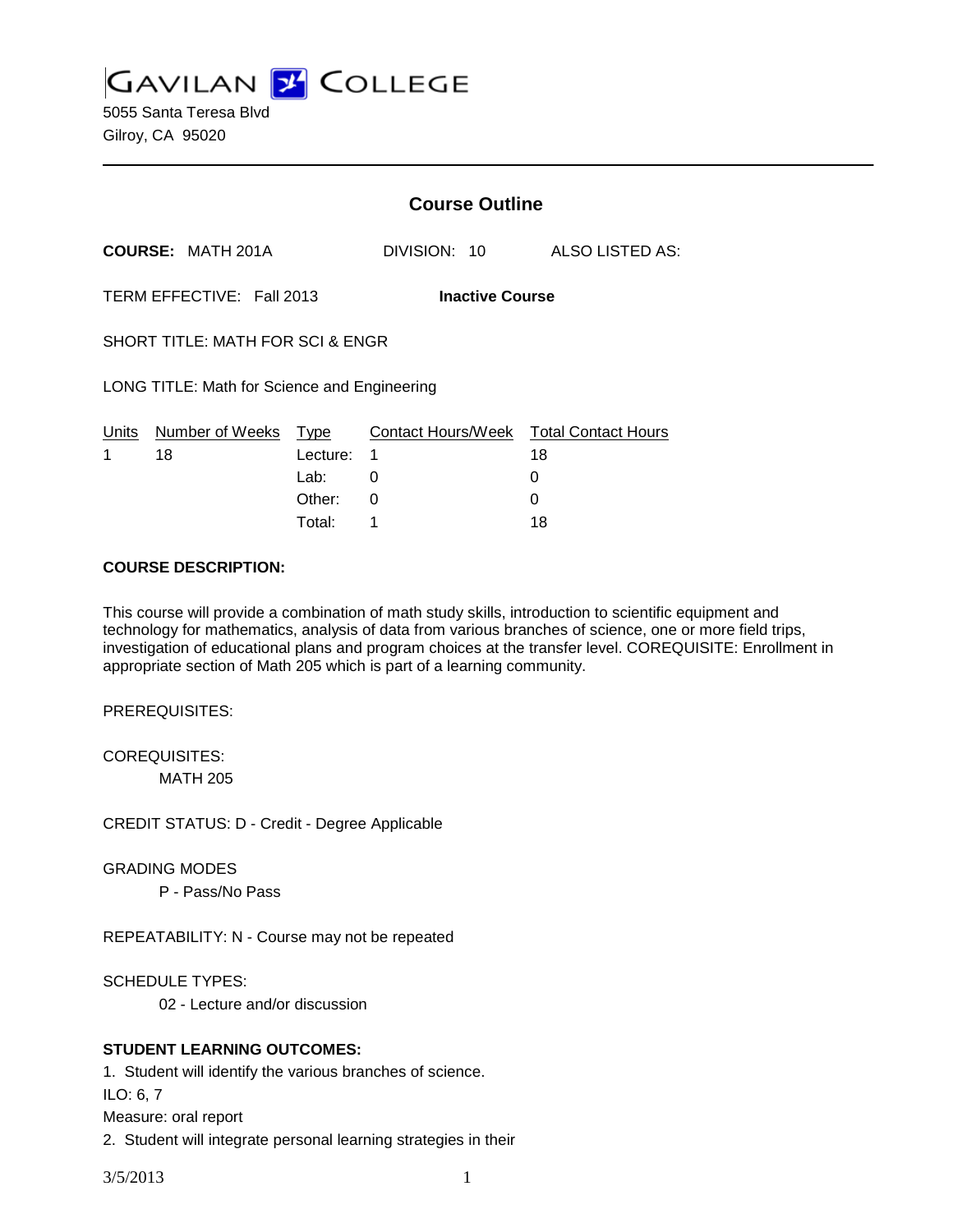Math 205 class. ILO: 6, 2 Measure: written report 3. Student will utilize mathematical techniques and tools commonly used in science. ILO: 2 Measure: demonstration 4. Student will develop an educational plan and investigate transfer options. ILO: 3, 4, 6 Measure: oral report 5. Students will utilize scientific methodology in their exploration of various scientific fields. ILO: 2, 7 Measure: demonstration

# **CONTENT, STUDENT PERFORMANCE OBJECTIVES, OUT-OF-CLASS ASSIGNMENTS**

Inactive Course: 02/25/2013

1 HOURS

Content: Course introduction/overview

SPO: Students will engage in group activity geared toward building community in the classroom.

HW: Student information sheet and/or autobiographical sketch of

personal math study history.

6 HOURS

Content: Math study skills, learning style assessment, time management and test taking strategies.

SPO: Student will acquire self knowledge related to their learning style, learning strengths and weaknesses, and develop strategies and techniques to improve scholastic performance.

HW: Complete sources of help lab, learning style assessment, time management assignment, reading on test taking strategies, follow-up activities after exams.

3 HOURS

Content: Scientific applications of Mathematics

SPO: Student will be proficient in unit conversions, scientific

notation, using technology such as spreadsheets and other software.

HW: Various assignments and/or group projects.

3 HOURS

Content: Campus support for ed plan and transfer, planning for successful completion of a four year degree.

SPO: Students will investigate opportunities available through campus support services and participate in a panel discussion of former Gavilan alumni active in the scientific field.

HW: Develop ed. plan, meet with various advisors, determine eligibility for services.

4 HOURS

Content: Scientific investigation and introduction to the various

3/5/2013 2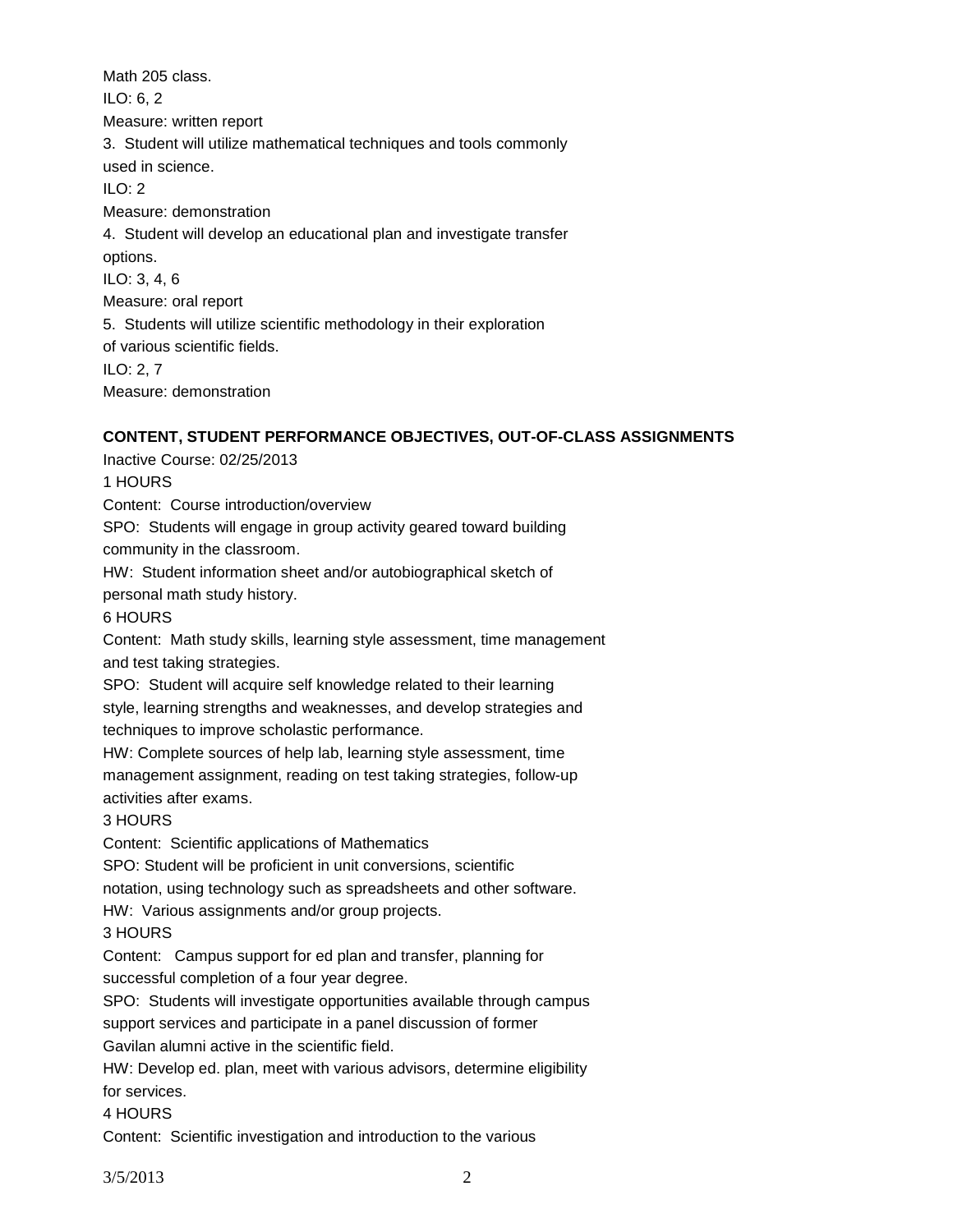scientific fields.

SPO: Students will examine and practice scientific methodology, including hypothesis formulation, data analysis, reporting on findings. HW: Projects from a variety of scientific fields such as biology, chemistry, ecology, physical science and math. 1 HOURS Final report relating the use of mathematics to a field/fields of

science.

#### **METHODS OF INSTRUCTION:**

Lecture, group discussion, presentations, field trips.

#### **METHODS OF EVALUATION:**

The types of writing assignments required: Written homework Reading reports Term papers The problem-solving assignments required: Homework problems Lab reports The types of skill demonstrations required: None The types of objective examinations used in the course: None Other category: Individual and group presentations. The basis for assigning students grades in the course: Writing assignments: 25% - 35% Problem-solving demonstrations: 25% - 35% Skill demonstrations: 0% - 0% Objective examinations: 0% - 0% Other methods of evaluation: 30% - 40%

### **REPRESENTATIVE TEXTBOOKS:**

Reading materials will be provided by instructor.

#### **ARTICULATION and CERTIFICATE INFORMATION**

Associate Degree: CSU GE: IGETC: CSU TRANSFER: Not Transferable UC TRANSFER: Not Transferable

#### **SUPPLEMENTAL DATA:**

Basic Skills: N